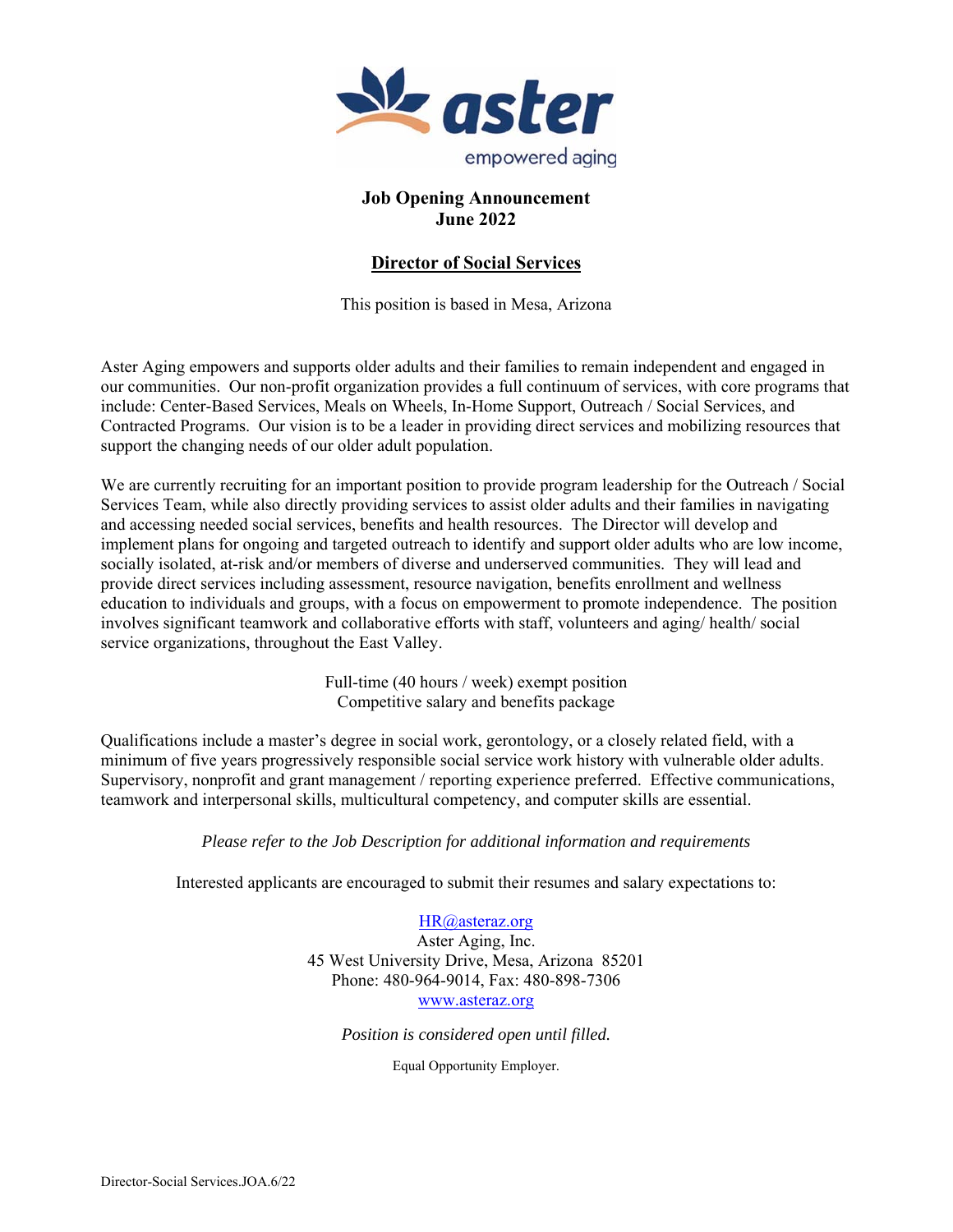#### **Aster Aging, Inc. Job Description: Director of Social Services**

**Overview:** Provide leadership to the Outreach/ Social Services Team, to achieve Aster's vision, mission and goals in assisting older adults and their families in navigating and accessing needed social services, benefits and health resources. Develop and implement plans for ongoing and targeted outreach to identify and support older adults who are low income, socially isolated, at-risk and/or members of diverse and underserved communities. Lead and provide direct services including assessment, resource navigation, benefits enrollment, and wellness education to individuals and groups, with a focus on empowerment to promote independence. The position involves significant teamwork and collaborative efforts with staff, volunteers and aging/ health/ social service organizations.

## **Major Duties:**

- Lead and directly provide individualized assessment, information and referral, crisis intervention, coaching and on-going resource navigation for older adults and their families. Provide services through home visits, office visits, telephone and e-mail. Build individual capacity of participants to promote independence. Educate older adults to make informed decisions and serve as an advocate to overcome barrier to service and care.
- Facilitate and coordinate access to basic need and support resources. Provide direct assistance with application processes for government benefits. Promote and provide direct support through supplemental food programs and related services. Maintain an updated resource listing, including eligibility requirements, to address the needs of older adults and family caregivers.
- Develop, coordinate and conduct group health promotion education and support programs. Lead team efforts to identify additional healthy aging education topics and research validated curriculum and training options.
- Serve as a public spokesperson for Aster. Develop and implement a plan for targeted community outreach in alignment with organizational branding. Increase agency awareness and enhance access to services, with a focus on low income, multicultural and other underserved communities. Develop and maintain effective relationships within community, social services, aging services and health care networks.
- Ensure Outreach/ Social Services Team support of and integration with all core programs and services, including Center-Based Services, Meals on Wheels, In-Home Support, and Contracted Programs. Tasks may include, but are not limited to: promoting all services within the community, responding to incoming calls to assess and connect older adults with agency programs.
- Maintain and monitor accurate case records and service reports in accordance with the procedures of the agency and funding entities, including computer data input and report compilation.
- Maintain an organizational climate that attracts, motivates, supports and retains high quality staff and volunteers who are committed to serving older adults. Lead, supervise and support staff and volunteers.

### **Other Duties:**

- Ensure that agency policies, standards, and decisions are implemented and maintained in service provision.
- Serve as a member of the supervisors' team, participating in the development of program and other plans.
- Other duties as needed and appropriately assigned.

### **Qualifications:**

- Master's degree in social work, gerontology, or a closely related field is required.
- Minimum of five years progressively responsible social service work history with vulnerable older adults. Knowledge of community resources. Supervisory, nonprofit, and grant management/ reporting experience preferred.
- Demonstrated effective written and oral communication skills. Ability to prepare concise reports and provide oral presentations. Effective computer skills required.
- Effective interpersonal skills and ability to encourage teamwork. Multi-cultural sensitivity and ability to work effectively with diverse community members. Bilingual English/Spanish preferred but not required.
- Strong organizational skills. Ability to prioritize and manage multiple tasks.

### **Requirements:**

- Possess valid AZ driver's license and reliable vehicle to use in the performance of job.
- Ability to obtain a Level I Fingerprint Clearance Card and compliance to Aster's background check policies. \

# **Responsible to:** Program Operations Director

**Status/ Hours:** Full-time exempt position. Primarily weekday office hours, with occasional evenings or weekends. **Primary Work Site:** Mesa Downtown Senior Center, Mesa AZ; other locations as needed. Position will require some travel via automobile.